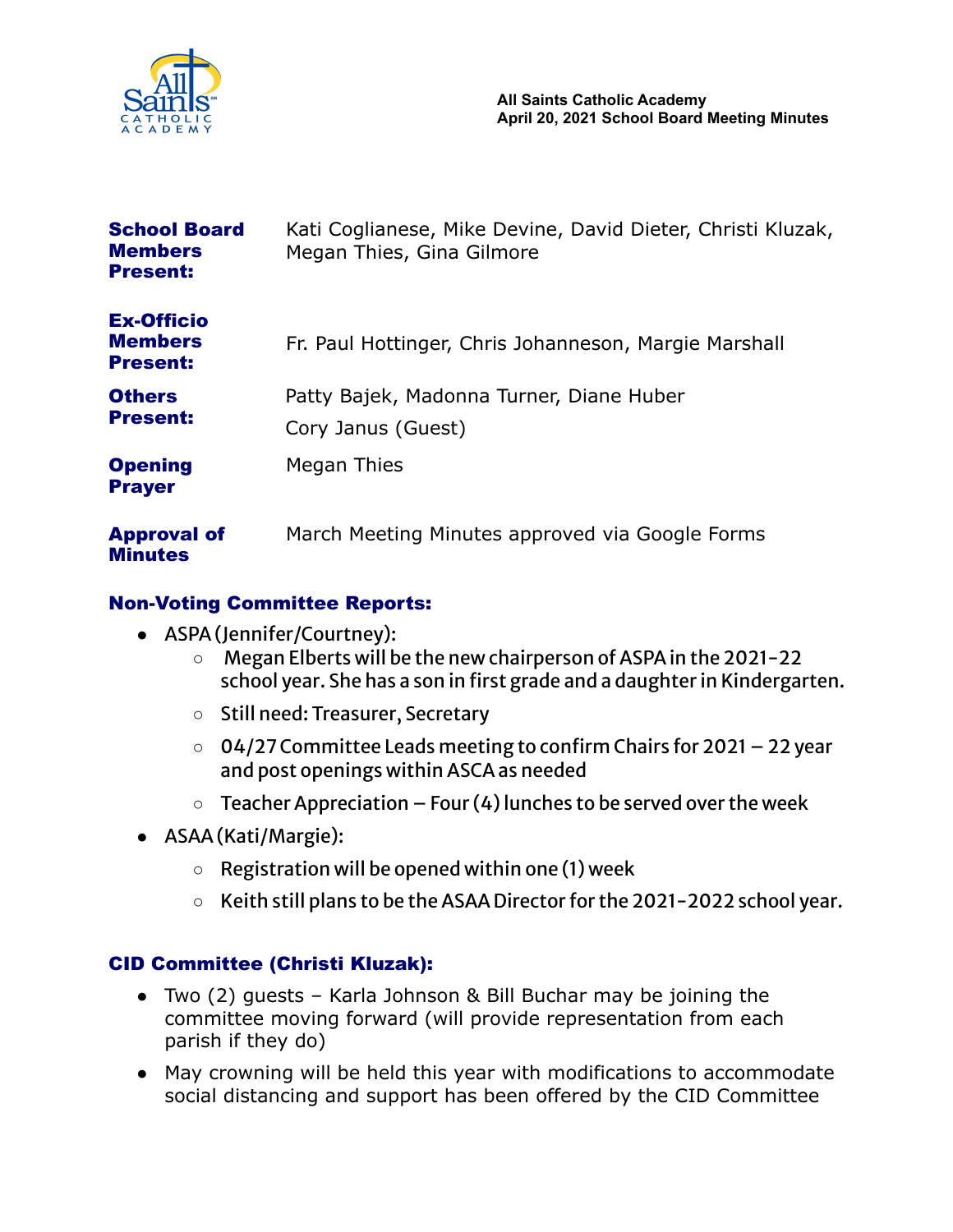

- Working to get ahead of the  $2021 22$  school year to provide support and services to each parish
- D&I Website being reviewed for an ASCA specific webpage to be developed
- Cultural Inclusion matrix being developed/reviewed with Goal Tracker to ensure alignment and support all of ASCA
- $\bullet$  Next meeting 05/06/2021

# Finance and Operations (Chris J. & Diane H.):

• Budget Planning will be the focus for the May 2021 meeting

## Marketing Report (Megan Thies):

- Focus on overall retention engaging new families, current families, community
- End of year celebration/activity for each class/grade level
- Summer engagement and commitment from each class (2 dates)
- 2021 22 School Event at Knoch Park for students & beginning of the school year celebration being planned
- How do we connect and engage these new families within ASCA; connect them with ASCA – potential tours for families (15-20 minutes with School Board Members / Children) – Margie & Patty to review
- Testimonials most effective way to utilize them, currently planning to continue using printed ones for the webpage.

### Pastor Report (Fr. Paul):

● No report

### Principal Report (Margie Marshall)

- Iowa Flex Assessment completed (new this year)  $1<sup>st</sup>$  week back from Spring Break:
	- $\circ$  2<sup>nd</sup> 8<sup>th</sup> Grade are looking great math excellent; reading is strong but also an area for growth
	- $\circ$  K 1<sup>st</sup> surprisingly test results show way below grade level; concern expressed about accuracy of the testing for these 2 grades - concerns will be shared with CSO.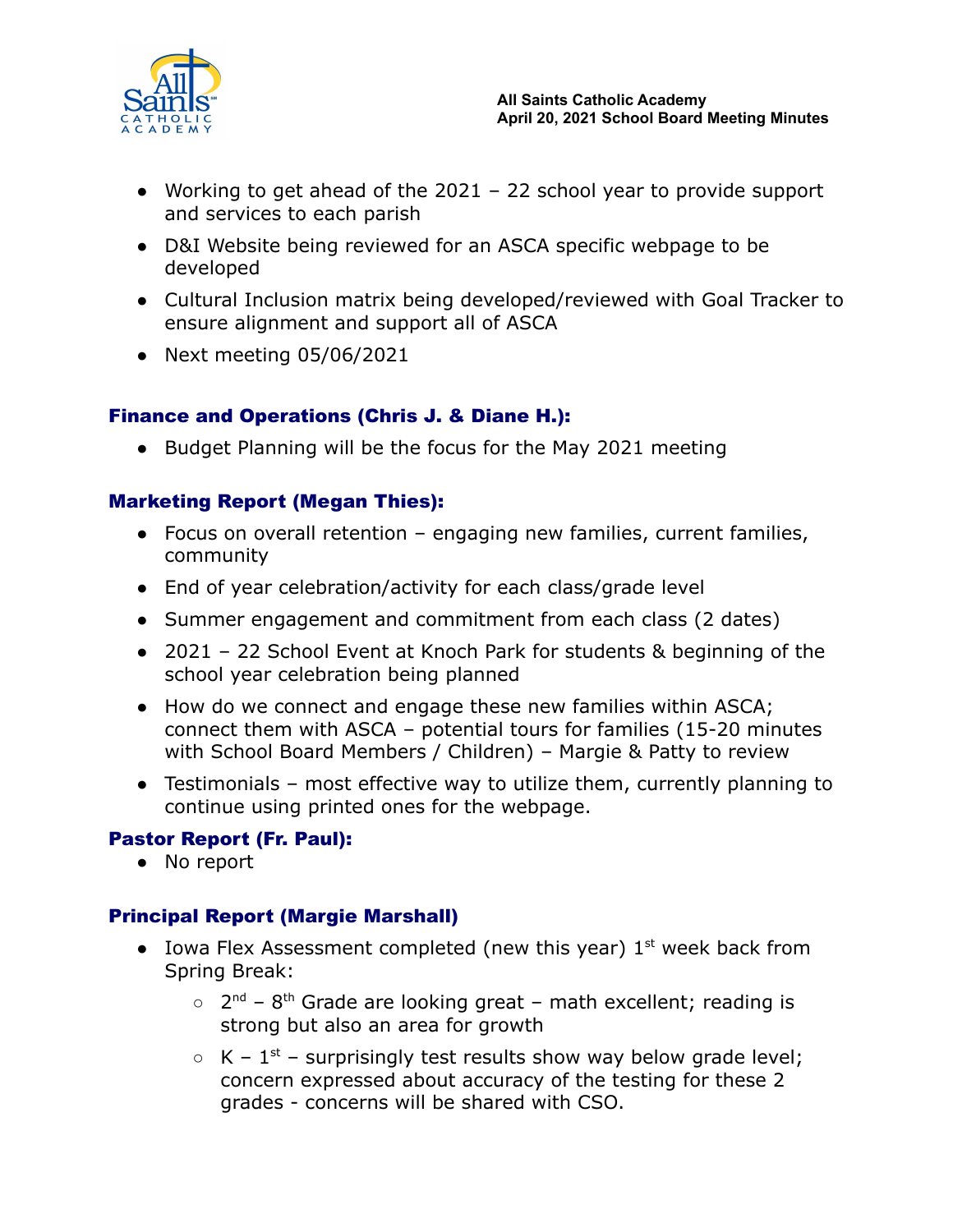

- This assessment is brand new, not nationally normed; we question the validity of the results, as it doesn't align with our other data sources.
- Re-evaluating if this is the correct assessment to utilize.
- ASCA Staff Updates
	- $\circ$  Hiring underway for new positions; virtual interviews and 2<sup>nd</sup> rounds are being done onsite
	- Teacher contracts were due recently and we have a few pending extensions until the end of the month
	- $\circ$  Assistant Principal hired for 2021 22 will teach a few Jr. High classes and provide support
	- Spanish will be brought back in house and will be provided by an ASCA Teacher
- SVCC
	- Final numbers pending: Overall very successful, but "call for cash" fell below goal for  $3^{rd}$  –  $8^{th}$  Grade STEM Lab
	- STEAM Lab Planning and Grand Opening in development multi year approach
- Meet the Principal Events
	- Occurring over the next five (5) weeks. If School Board Members are available enter names through SignUp Genius

# Agenda Items

- Enrollment Update (Patty Bajek):
	- $\circ$  Two (2) students have withdrawn since March meeting
	- 17 Currently enrolled students from 14 families have stated that they will not be returning for next school year
	- New sibling applications are at 31 students
	- $\circ$  2021 22 Enrollment at 508 Students (PS Grade 8)
		- Total capacity = 536 students; still room to add in most grade levels
		- Currently have nine (9) students waitlisted
		- $\Box$  \$250 Payments applied to 2021 22 tuition are payable within the next week and will firm up enrollment numbers
- School Board Updates: (Margie Marshall/Kati Coglianese)